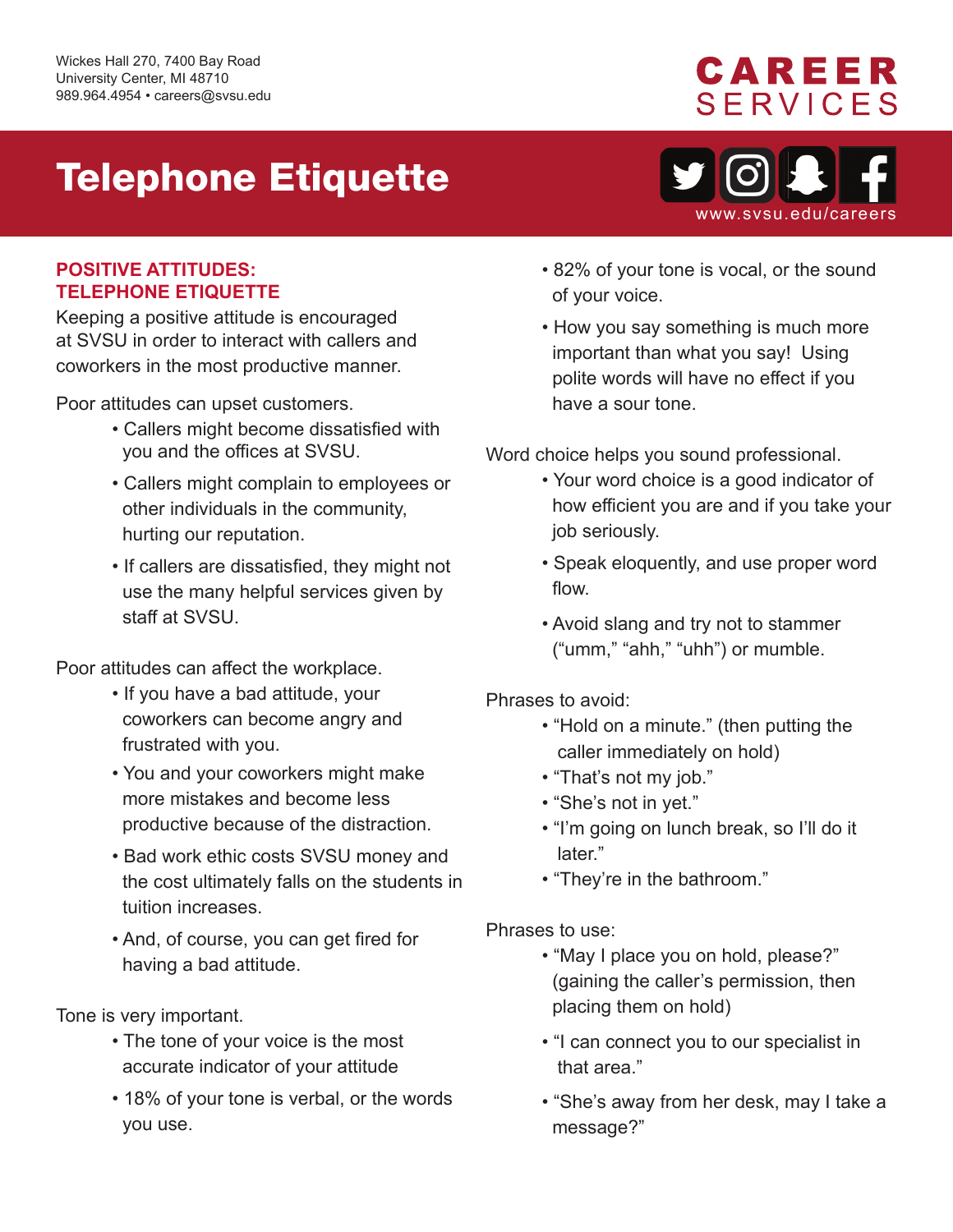### CAREER **SERVICES**

# Telephone Etiquette



- "Let me call you back after I look up your information."
- "I'd be happy to do that this afternoon."

Sometimes, your job will be stressful, but it is important to stay calm and keep a positive attitude.

Tips for staying positive:

- Focus on the caller's needs instead and help them out of their frustration.
- Take 3 deep breaths. If you are about to snap at someone, this will help you control your temper.
- Take 5 minutes to write down what is bothering you, take a 30 second memory vacation, or think about a positive role model. Controlling your feelings is a great way to improve situations you have little control over.



### **RESOLVING CUSTOMER ISSUES: TELEPHONE ETIQUETTE**

**Compassion** 

- Compassion is a crucial part of customer service
- Showing compassion lets people know that SVSU cares about them and sincerely wants to help
- You never know how your actions can impact someone's life
- A caller might be upset about something you had nothing to do with

Attention

- Give your full attention to the caller
- Multi-tasking and good listening aren't compatible so stay off of Facebook, texting, email, etc.
- Stop whatever else you're doing, and give the caller your attention

Attitude

- Attitude plays a big part in active listening
- Keep a good attitude even if the caller does not
- Convince yourself that they have something important to say. They probably do!

Focus

- Make sure you are focused on listening
- Take brief notes
- Write down questions or concerns that the caller has
- Obtain the caller's name
- Give a few verbal acknowledgements but don't interrupt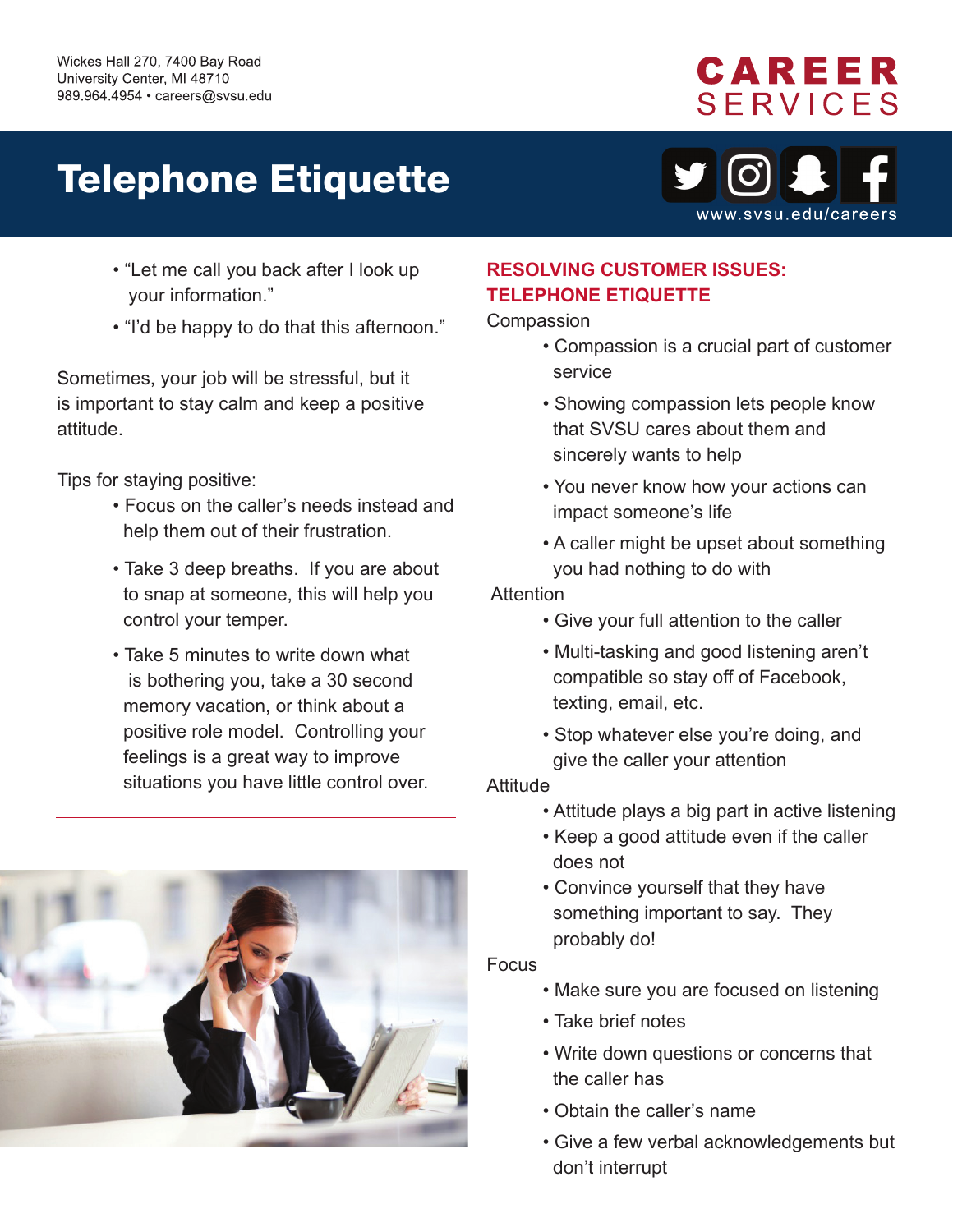### **CAREER SERVICES**

## Telephone Etiquette



#### Confirm

- Make sure you clearly understand what was said and ask clarification questions if necessary
- Verify spelling of names and numbers they give you
- Briefly restate or paraphrase what the caller said

When dealing with angry callers…

- Acknowledge the caller's feelings
- Don't overreact to trigger words
- Don't blame anyone for the problem
- 
- Give sincere apology
- Solve the problem yourself
- Tips for staying calm
	- Calm your senses and stay relaxed
		- o Close your eyes for a few seconds to calm yourself
	- Breathe deeply
	- Exercise and nutrition
	- Treat each problem with concern and understanding

#### **BASIC TELEPHONE USAGE: TELEPHONE ETIQUETTE**

- Placing a call (on-campus)
	- 1. Lift handset
	- 2. Listen for dial tone
	- 3. Dial 4 digit number
- Placing a call (off-campus, local)
	- 1. Lift handset
	- 2. Listen for dial tone
	- 3. Dial "9"
	- 4. Dial outside number
- Listen patiently to the complaint and clarify Placing a call (off-campus, long distance)
	- 1. Lift handset
	- 2. Listen for dial tone
	- 3. Dial "9" then "1"
	- 4. Dial area code and outside number
	- Answering a call
		- 1. Long ring means the call is from **ON**

#### **CAMPUS**

2. Quick rings means the call is from **OFF CAMPUS** 



- 1. Always remember to smile!
- 2. Answer within 2 rings
- 3. Greet caller and identify your office and 3. Greet caller and identify your office an<br>yourself "Hello, Career Services Office, this is Jane, how may I help you?"